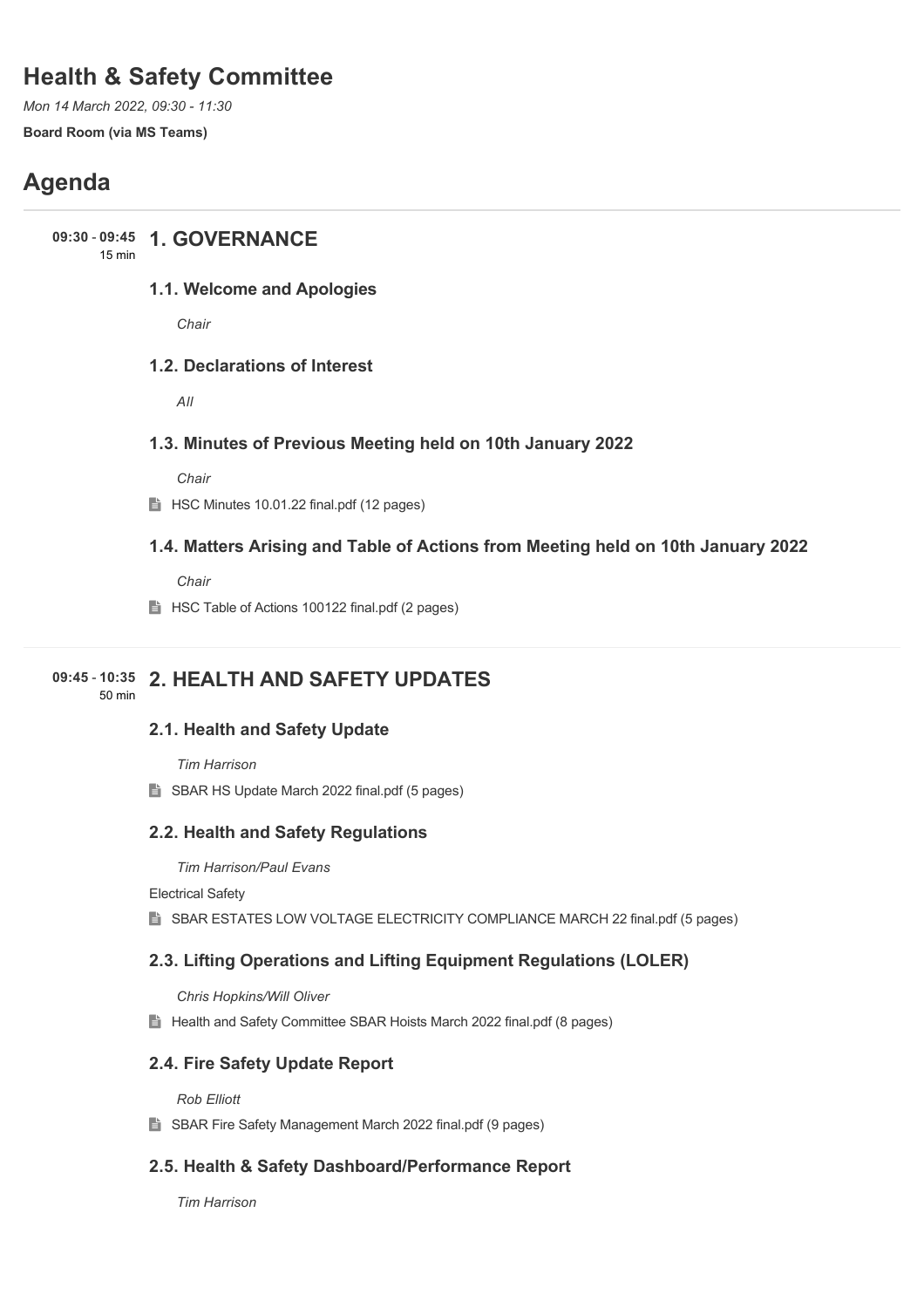#### **3. RISK 10:35** - **11:00**

25 min

## **3.1. Deep Dive: Electrical Safety**

*Rob Elliott/Mike Burns/Simon Chiffi*

Electrical equipment Safety Awareness final.pdf (6 pages)

#### **3.2. Corporate Risks Assigned to HSC**

*Mandy Rayani/Andrew Carruthers*

- **HSC Corporate Risk Report.Mar22 SBAR final.pdf (8 pages)**
- Health and Safety Committee CRR.250222 final.pdf (14 pages)

#### **3.3. Operational Risks Assigned to HSC**

*Mandy Rayani/Andrew Carruthers*

- **HSC ORR Paper March 2022 final.pdf (6 pages)**
- Appendix 1 Health Safety Committee Risk Register March 2022 v1.pdf (5 pages)
- Appendix 2- Health and Safety Themed risk register v1.pdf (56 pages)

## **4. PLANNING 11:00** - **11:10**

 $10 \text{ min}$ 

### **4.1. Planning Objectives Update**

*Mandy Rayani/Andrew Carruthers/Alison Shakeshaft*

- **PO Standard SBAR HS March 2022 final.pdf (4 pages)**
- App1 PO Update for HS March 2022 final.pdf (1 pages)

## **5. FOR APPROVAL 11:10** - **11:15**

5 min

#### **5.1. Policies for Approval**

#### **5.1.1. Latex Policy**

*Mandy Rayani*

- 431 V2 Latex Policy SBAR final.pdf (4 pages)
- 431-LatexPolicy-V2 final.pdf (20 pages)

#### **5.1.2. Approval to the Extension of Policy 144 - Operational Maintenance Policy**

*Andrew Carruthers*

■ SBAR extension 6months to Sept 2022 final.pdf (3 pages)

## **6. FOR INFORMATION 11:15** - **11:20**

5 min

#### **6.1. HSC Work Programme 2021/22 & 2022/23**

*Chair*

**HSAC Work Programme 2021-22 v5.pdf (3 pages)**